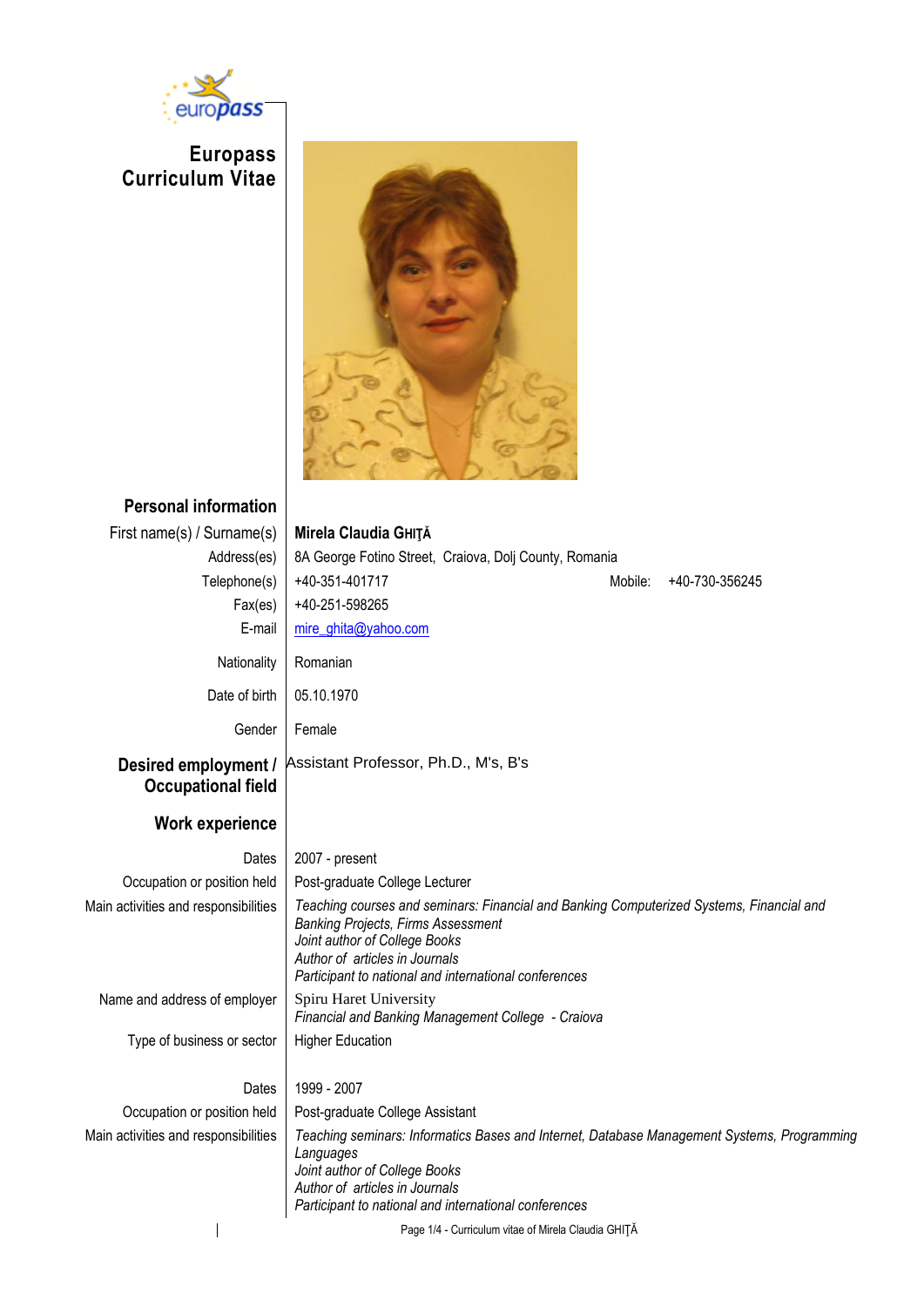| Name and address of employer                                                        | Spiru Haret University<br>Financial and Banking Management College - Craiova                                                                                                                                                              |
|-------------------------------------------------------------------------------------|-------------------------------------------------------------------------------------------------------------------------------------------------------------------------------------------------------------------------------------------|
| Type of business or sector                                                          | <b>Higher Education</b>                                                                                                                                                                                                                   |
| Dates                                                                               | 1997 - 1999                                                                                                                                                                                                                               |
| Occupation or position held                                                         | <b>Associated College Assistant</b>                                                                                                                                                                                                       |
| Main activities and responsibilities                                                | Teaching seminars: Informatics Bases and Internet, Database Management Systems, Programming<br>Languages<br>Associated author of College Books<br>Author of articles in Journals<br>Participant to national and international conferences |
| Name and address of employer                                                        | Spiru Haret University<br>Financial and Banking Management College - Craiova                                                                                                                                                              |
| Type of business or sector                                                          | <b>Higher Education</b>                                                                                                                                                                                                                   |
| Dates                                                                               | 1996 - 1999                                                                                                                                                                                                                               |
| Occupation or position held                                                         | Teacher                                                                                                                                                                                                                                   |
| Main activities and responsibilities                                                |                                                                                                                                                                                                                                           |
| Name and address of employer                                                        | GRUPUL SCOLAR TRANSPORTURI AUTO CRAIOVA                                                                                                                                                                                                   |
| Type of business or sector                                                          | School Education                                                                                                                                                                                                                          |
|                                                                                     |                                                                                                                                                                                                                                           |
| Dates                                                                               | 1994 - 1996                                                                                                                                                                                                                               |
| Occupation or position held                                                         | Teacher                                                                                                                                                                                                                                   |
| Main activities and responsibilities                                                |                                                                                                                                                                                                                                           |
| Name and address of employer                                                        | GRUPUL SCOLAR DE GOSPODARIRE A APELOR CRAIOVA                                                                                                                                                                                             |
| Type of business or sector                                                          | School Education                                                                                                                                                                                                                          |
|                                                                                     |                                                                                                                                                                                                                                           |
| <b>Education and training</b>                                                       |                                                                                                                                                                                                                                           |
| Dates                                                                               | 2005                                                                                                                                                                                                                                      |
|                                                                                     |                                                                                                                                                                                                                                           |
| Title of qualification awarded<br>Principal subjects/occupational skills<br>covered | Certificate of graduation at the Department for Teaching Staff Training<br>Courses at the Department for Teaching Staff Training                                                                                                          |
| Name and type of organisation<br>providing education and training                   | Spiru Haret University, Bucharest                                                                                                                                                                                                         |
| Level in national or international<br>classification                                |                                                                                                                                                                                                                                           |
| Dates                                                                               | 2003                                                                                                                                                                                                                                      |
| Title of qualification awarded                                                      | Post-graduate                                                                                                                                                                                                                             |
| Principal subjects/occupational skills<br>covered                                   | Mechanical and Mechatronics Engineering                                                                                                                                                                                                   |
| Name and type of organisation<br>providing education and training                   | Polytechnic University, Bucharest                                                                                                                                                                                                         |
| Level in national or international<br>classification                                | <b>ISCED 8</b>                                                                                                                                                                                                                            |
| Dates                                                                               | 2002 - 2004                                                                                                                                                                                                                               |
| Title of qualification awarded                                                      | Academic Graduate Schemes                                                                                                                                                                                                                 |
| Principal subjects/occupational skills<br>covered                                   | <b>Business Administration</b>                                                                                                                                                                                                            |
| Name and type of organisation<br>providing education and training                   | University of Craiova, Faculty of Economic Sciences                                                                                                                                                                                       |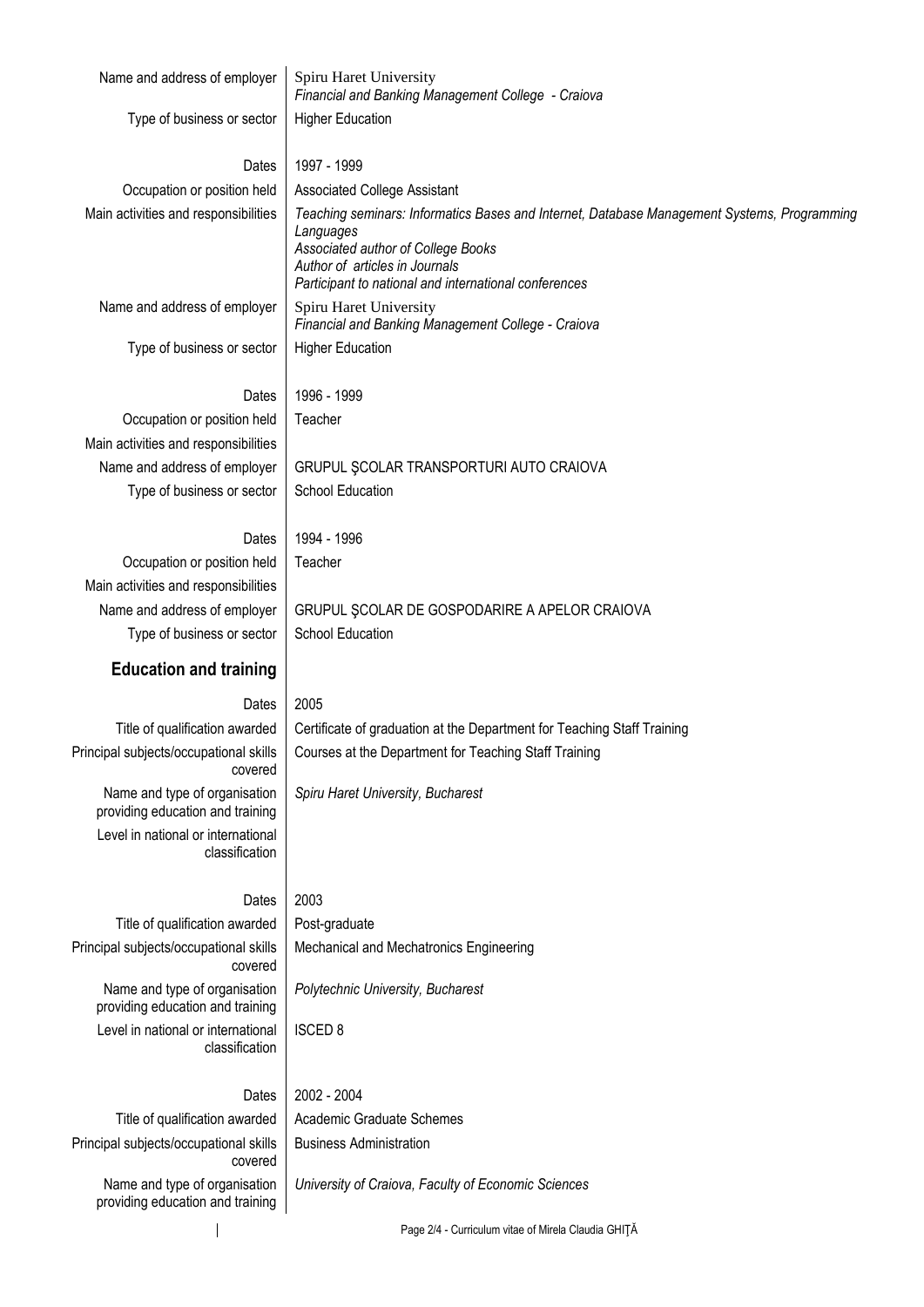Level in national or international classification

### ISCED 7

#### Dates 2003 - 2007

Principal subjects/occupational skills covered

> Name and type of organisation providing education and training Level in national or international classification

Title of qualification awarded | Licensed in Accounting and Computerized Management Accounting and Computerized Management

*University of Craiova, Faculty of Economic Sciences*

ISCED 6

### Dates 1989 - 1994

Title of qualification awarded Licensed in Machines Manufacturing Technologies Principal subjects/occupational skills covered Name and type of organisation providing education and training Level in national or international classification

### **Personal skills and competences**

# *University of Craiova, Faculty of Mechanics*

Mechanical, Machines Manufacturing Technologies

ISCED 6

### Mother tongue(s) **Romanian language**

Other language(s)

|                                                                                                                                                                                                                                                                                                                                                                                                                                                                                                                                                        |  |               | <b>Speaking</b> |  |                                                                                |  | Writing                                                                                             |                                                                                 |
|--------------------------------------------------------------------------------------------------------------------------------------------------------------------------------------------------------------------------------------------------------------------------------------------------------------------------------------------------------------------------------------------------------------------------------------------------------------------------------------------------------------------------------------------------------|--|---------------|-----------------|--|--------------------------------------------------------------------------------|--|-----------------------------------------------------------------------------------------------------|---------------------------------------------------------------------------------|
| Listening                                                                                                                                                                                                                                                                                                                                                                                                                                                                                                                                              |  |               |                 |  |                                                                                |  |                                                                                                     |                                                                                 |
| <b>B2</b>                                                                                                                                                                                                                                                                                                                                                                                                                                                                                                                                              |  |               |                 |  |                                                                                |  |                                                                                                     | Independent user                                                                |
|                                                                                                                                                                                                                                                                                                                                                                                                                                                                                                                                                        |  |               |                 |  |                                                                                |  |                                                                                                     |                                                                                 |
| 4 writings in the economical field<br>Social skills and competences<br>articles published reviews in journals of international and national relevance, indexed in databases<br>participations at abroad and national conferences with international participation<br>4 contracts with the business environment following a public auction - member of the team                                                                                                                                                                                         |  |               |                 |  |                                                                                |  |                                                                                                     |                                                                                 |
| Certificate of graduation of the Project Manager courses, G Series, Nr. 00132875 Keizen Training<br>Organisational skills and<br>Consulting, The Ministry of Labour, Family and Social Protection and The Ministry of Education,<br>competences<br>Research and Innovation.<br>Certificate of graduation of the Trainer courses, F Series, Nr. 0252306, in the Spiru Haret University,<br>Financial and Banking Management College Craiova, The Ministry of Labour, Family and Social<br>Protection and The Ministry of Education, Research and Youth. |  |               |                 |  |                                                                                |  |                                                                                                     |                                                                                 |
|                                                                                                                                                                                                                                                                                                                                                                                                                                                                                                                                                        |  |               |                 |  |                                                                                |  |                                                                                                     |                                                                                 |
| <b>PC</b>                                                                                                                                                                                                                                                                                                                                                                                                                                                                                                                                              |  |               |                 |  |                                                                                |  |                                                                                                     |                                                                                 |
|                                                                                                                                                                                                                                                                                                                                                                                                                                                                                                                                                        |  |               |                 |  |                                                                                |  |                                                                                                     |                                                                                 |
|                                                                                                                                                                                                                                                                                                                                                                                                                                                                                                                                                        |  |               |                 |  |                                                                                |  |                                                                                                     |                                                                                 |
| Category B                                                                                                                                                                                                                                                                                                                                                                                                                                                                                                                                             |  |               |                 |  |                                                                                |  |                                                                                                     |                                                                                 |
|                                                                                                                                                                                                                                                                                                                                                                                                                                                                                                                                                        |  | Understanding | Reading         |  | Spoken interaction<br>(*) Common European Framework of Reference for Languages |  | Spoken production<br>Use of the eLearning type Blackboard system for assessment and remote training | Independent user B2 Independent user B2 Independent user B2 Independent user B2 |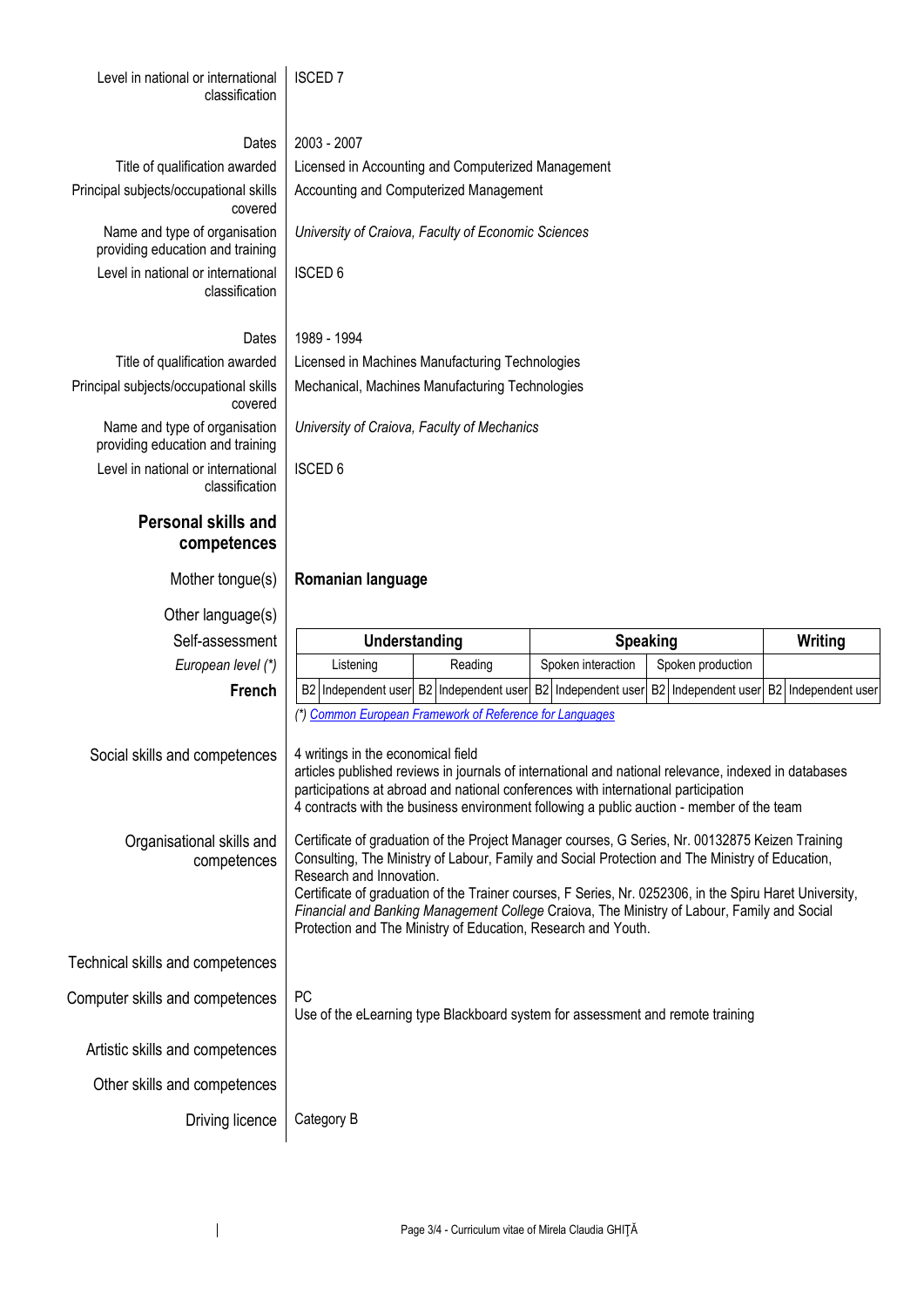| <b>Additional information</b> | Actual research                                                                                                                                                                                                                      |
|-------------------------------|--------------------------------------------------------------------------------------------------------------------------------------------------------------------------------------------------------------------------------------|
|                               | LONG TERM EXPERT, titular of the course Computer Skills – part of the research project<br>Development of human resources and of the free initiatives in rural areas, project ID 89015 - POS<br>DRU, project's value 1.630.680,00 RON |
|                               | Member of prestigious professional organisations abroad and in the country                                                                                                                                                           |
|                               | -CESMAA – Centrul European de Studii Manageriale în Administrarea Afacerilor (European Center for<br>Management Studies in Business Management);                                                                                     |
|                               | -AGER - Asociația Generală a Economiștilor din România (General Association of Economists in<br>Romania);                                                                                                                            |
|                               | -AGIR – Asociația Generală a Inginerilor din România (General Association of Engineers in Romania);                                                                                                                                  |
|                               | -National Society of Science, Education and Culture - Spiru Haret<br>-Haretian Jurists and Economists Association of Craiova<br>- BALKAN ENVIRONMENTAL ASSOCIATION (B. E. N. A.)                                                     |
| <b>Annexes</b>                | List any items attached. (Remove heading if not relevant, see instructions)                                                                                                                                                          |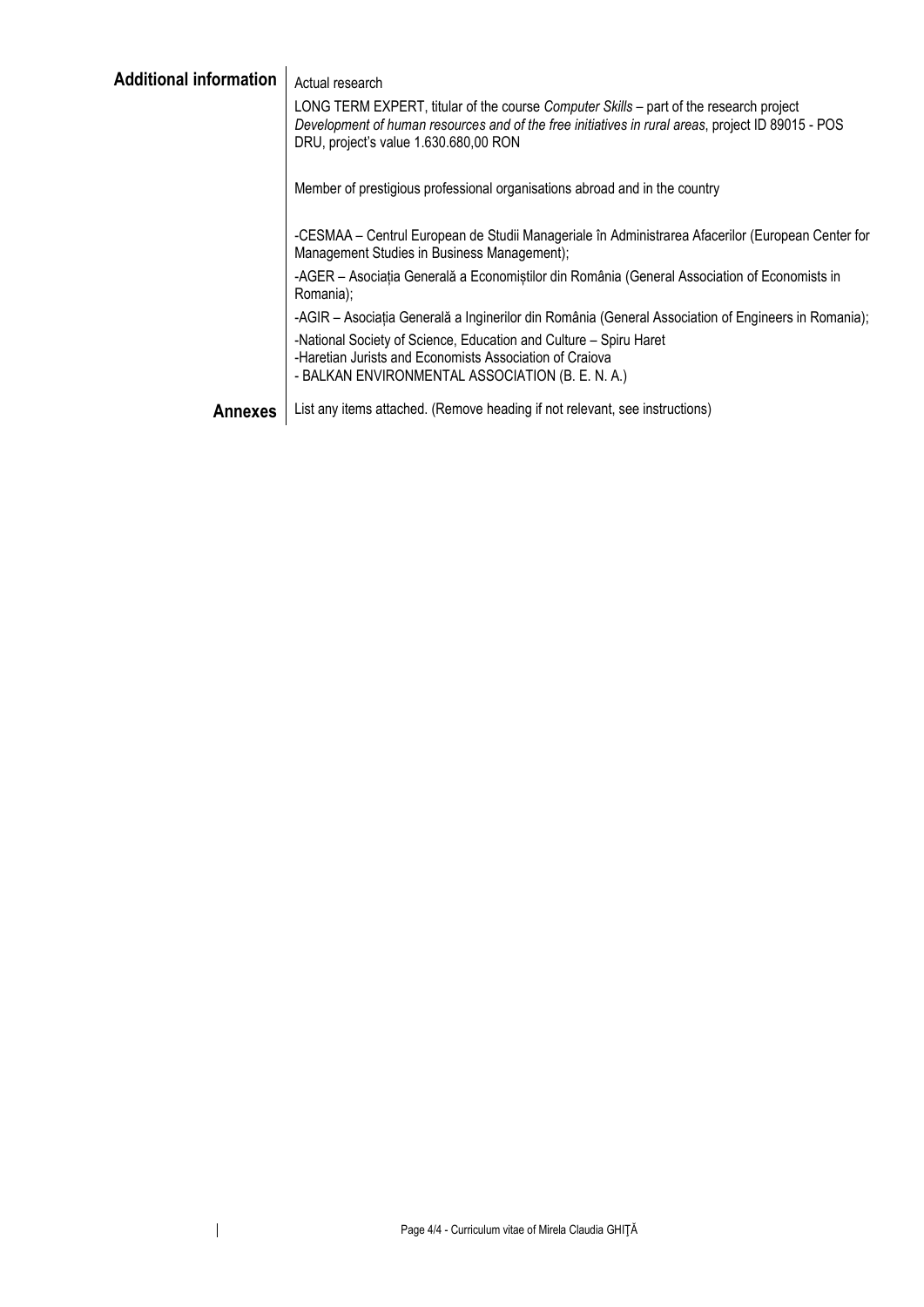## **LIST OF WORKS**

## **structured based on the prerequisites and assessment criteria**

# **Assistant Professor, Ph.D., M's, B's GHIŢĂ MIRELA CLAUDIA**

### **a. Books and manuals published by international and CNCSIS recognized publishers**

| Crt<br>no. | <b>Title</b>                                                     | <b>Publisher</b> | Year | Location | <b>Authors</b>                                                 | <b>ISBN</b>       | <b>Page</b><br>no. |
|------------|------------------------------------------------------------------|------------------|------|----------|----------------------------------------------------------------|-------------------|--------------------|
|            | Misiune de audit intern privind<br>managementul resurselor umane | <b>Sitech</b>    | 2010 | Craiova  | Ghită Emil(coordonator)<br><b>GHITĂ Mirela- colectiv</b>       | 978-606-11-550-   | 256                |
| 2          | Analiza si modelarea sistemelor<br><b>informatice</b>            | Sitech           | 2006 | Craiova  | ROTARU Simona,<br>Ghita Mirela,<br>Ghita Stefan                | 973-742-177-9     | 184                |
| 3          | Baze de date<br><b>S.G.B.D.Access 2002</b>                       | Universitaria    | 2005 | Craiova  | Rîcu Lascu,<br>ROTARU Simona,<br>Ghita Mirela,<br>Ghita Stefan | 973-8043-70-0     | 165                |
| 4          | Programarea în Access                                            | Universitaria    | 2005 | Craiova  | <b>ROTARU Simona</b><br><b>Ghita Mirela</b>                    | 973-742-020-X     | 194                |
| 5          | Proiectarea și implementarea<br>sistemelor informatice           | <b>Sitech</b>    | 2006 | Craiova  | ROTARU Simona,<br>Ghita Mirela,<br>Ghita Stefan                | 973-742-177-9     | 184                |
| 6.         | <b>Competente informatice</b>                                    | <b>Sitech</b>    | 2012 | Craiova  | <b>Ghita Mirela</b>                                            | 978-606-11-2330-8 | 100                |

### **b. Articles/studies published following a peer-review process, thus:**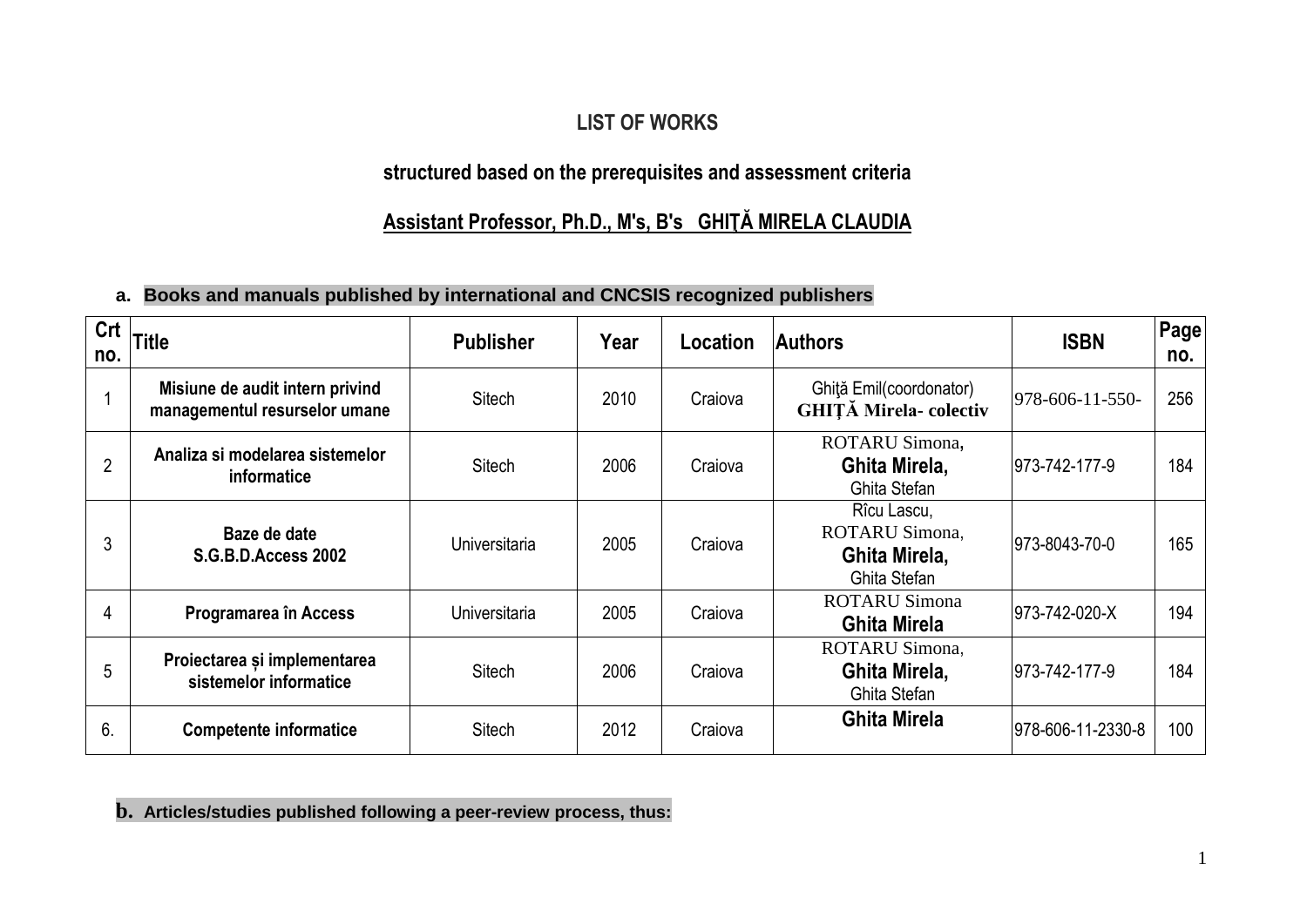|           | Articles in journals indexed in international databases                                                                                                                                                       |                                                                                                    |                                                                                           |             |                                       |  |  |
|-----------|---------------------------------------------------------------------------------------------------------------------------------------------------------------------------------------------------------------|----------------------------------------------------------------------------------------------------|-------------------------------------------------------------------------------------------|-------------|---------------------------------------|--|--|
| Crt<br>no | <b>Title</b>                                                                                                                                                                                                  | Published in                                                                                       | Authors                                                                                   | <b>ISSN</b> | Database in wich it is<br>indexed     |  |  |
| 1.        | Use of an Informational System for Modelling<br>and Simulation concerning<br><b>Prognosis</b><br><b>Electric</b><br>the<br><b>of</b><br><b>Power</b><br>http://www.jaes.reprograph.ro/articles/rotar<br>u.pdf | Journal of Applied Economic Sciences,<br>Vol.1, 2006, pg.55-61                                     | ROTARU Simona.<br>Ghita Mirela,<br>Dinca Sorin                                            | 1843-6110   | RePEc<br><b>CEEOL</b><br><b>EBSCO</b> |  |  |
| 2.        | Informational Application for the support<br>operational management<br>http://steconomice.uoradea.ro/anale/volume/20<br>08/v4-management-marketing/274.pdf                                                    | The Annals of the University of<br>Oradea- Economic Science Journal.<br>Vol.4, 2008, pg. 1504-1508 | <b>ROTARU Simona</b><br>, Bardaş Petru,<br>Ghită Mirela                                   | 1582-5450   | RePec,<br>Doaj<br>Ebsco               |  |  |
| 3.        | <b>Methods</b><br>Computer<br>for analysis<br>and<br>optimization of energy consumptions<br>http://ideas.repec.org/a/ora/journl/v4y2009i<br>1p1039-1043.html                                                  | The Annals of the University of<br>Oradea- Economic Science Journal,<br>Vol.4, 2008                | <b>ROTARU Simona</b><br>Bardaş Petru,<br>Ghiță Mirela<br>,Cocosila Mihaela                | 1582-5450   | RePec,<br>Doaj<br>Ebsco               |  |  |
| 4.        | The Involvement of Information Technology in<br>the Optimal Functioning of Electric Drive<br><b>Systems</b><br>http://www.jaes.reprograph.ro/articles/wint<br>er2009/RotaruS BardasP GhitaM Cocosila<br>M.pdf | Journal of Applied Economic Sciences,<br>Vol.IV, Issue4(10) 2009                                   | <b>ROTARU Simona</b><br><b>Bardas</b> Petru<br>Ghita Mirela.<br>Cocosila Mihaela          | 1843-6110   | RePEc<br><b>CEEOL</b><br><b>EBSCO</b> |  |  |
| 5.        | The estimation of financial solvency under<br>uncertain condition, using fuzzy multitude<br>theorie<br>http://www.jaes.reprograph.ro/articles/special<br>issue_2010/JAES_SPecial_Issue.pdf                    | Journal of Applied Economic<br>Sciences, Vol.IV, 2010                                              | <b>Bardas Petru</b><br>,Galiceanu Mihaela,<br><b>ROTARU Simona</b><br><b>Ghita Mirela</b> | 1843-6110   | RePEc<br><b>CEEOL</b><br><b>EBSCO</b> |  |  |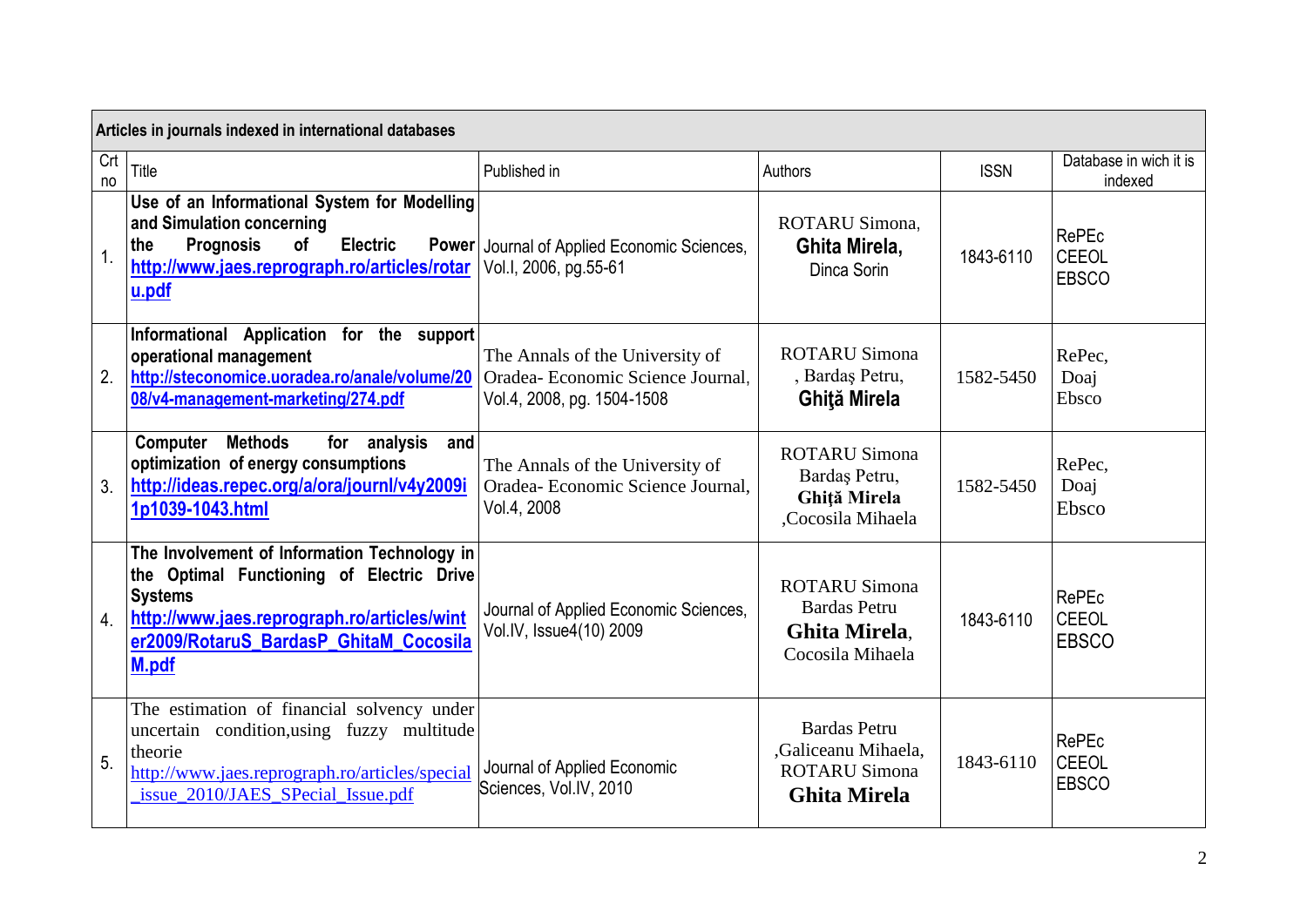| 6.               | The Change Management in Economical Crisis<br>http://econpapers.repec.org/paper/rissphedp/2<br>009_5f113.htm                                                                                               | Working Papers from Universitatea<br>Spiru Haret, Facultatea de Finante si<br>Banci, Centrul de Cercetari Economico-<br><b>Financiare Avansate</b> | Bardas Petru,<br><b>ROTARU Simona</b><br>. No<br>2009/113,<br>Ghiță Mirela<br>Cocosila Mihaela |           | RePEc,                                       |          |
|------------------|------------------------------------------------------------------------------------------------------------------------------------------------------------------------------------------------------------|----------------------------------------------------------------------------------------------------------------------------------------------------|------------------------------------------------------------------------------------------------|-----------|----------------------------------------------|----------|
| $\overline{7}$ . | teleinventory<br>The implemention<br>system<br>electric power foran eligible customer<br>http://ccefa.spiruharet.ro/materiale/dder.pdf                                                                     | Working Papers from Universitatea<br>Spiru Haret, Facultatea de Finante si<br>Banci, Centrul de Cercetari Economico-<br>Financiare Avansate        | ROTARU Simona,<br>Bardaş Petru,<br><b>No</b><br>Ghiță Mirela<br>2009/153<br>Cocosila Mihaela   |           | <b>RePEc</b>                                 |          |
| 8.               | The management aproach in economic<br>crisis<br>http://www.jaes.reprograph.ro/articles/Spring2<br>012/JAES_Winter2011_ShortVersion.pdf                                                                     | Journal of Applied Economic Sciences,<br>Vol.VI, Issue4(18) 2011, pg275-282                                                                        | Bardaş Petru,<br><b>ROTARU Simona</b><br>Ghiță Mirela<br>Cocosila Mihaela                      | 1843-6110 | <b>RePEc</b><br><b>CEEOL</b><br><b>EBSCO</b> |          |
|                  | Articles in journals recognized by CNCSIS                                                                                                                                                                  |                                                                                                                                                    |                                                                                                |           |                                              |          |
| Crtn<br>0.       | Title                                                                                                                                                                                                      | Published in                                                                                                                                       | Authors                                                                                        |           | <b>ISSN</b>                                  | Category |
| 9.               | The using tabular calculations programs for Business Excellence, special Issue of<br>the control of companies administation Review of Management and Economical<br>through the result accounting method    | Enginnering, Vol 7, Nr 5/2008                                                                                                                      | ROTARU Simona,<br>Bardaş Petru,<br>Ghită Mirela                                                |           | $1223 - 365X$ B+                             |          |
| 10.              | Ethernet for management in distributed<br>motion control systems,                                                                                                                                          | Analele Universității Spiru Haret București,<br>seria economie, 2008                                                                               | ROTARU Simona.<br><b>Ghita Mirela</b>                                                          |           | 1582-8336 B+                                 |          |
| 11.              | New tendencies of approach and performance<br>of the managerial information system an Analele Eftimie Murgu, Studii economice,<br>organization in economic crisis organization 2009<br>in economic crisis, |                                                                                                                                                    | Bardas Petru,<br>ROTARU Simona,<br>Ghita Mirela,<br>Cocosila Mihaela                           |           | 584-0972                                     | B        |
| 12.              | Informative tehnologie, growth vectors<br>.ot<br>economic performances at SCALTUR SA<br><b>SLATINA</b>                                                                                                     | Analele Eftimie Murgu, Studii economice,<br>2009                                                                                                   | Rotaru Simona,<br>Bardaş Petru,<br>Ghită Mirela<br>Cocosila Mihaela                            |           | 584-0972                                     | B        |
| 13.              | La culture organizarionelle et l'efficence d'une<br>dans<br>les conditions<br>de<br>firme<br>economique the cultural, philosophical and Targoviste<br>religious levels                                     | crise Les Anales de L'Université Valahia de                                                                                                        | Bardas Petru,<br>ROTARU Simona,<br>Ghita Mirela,<br>Cocosila Mihaela                           |           | 1453-8202 B+                                 |          |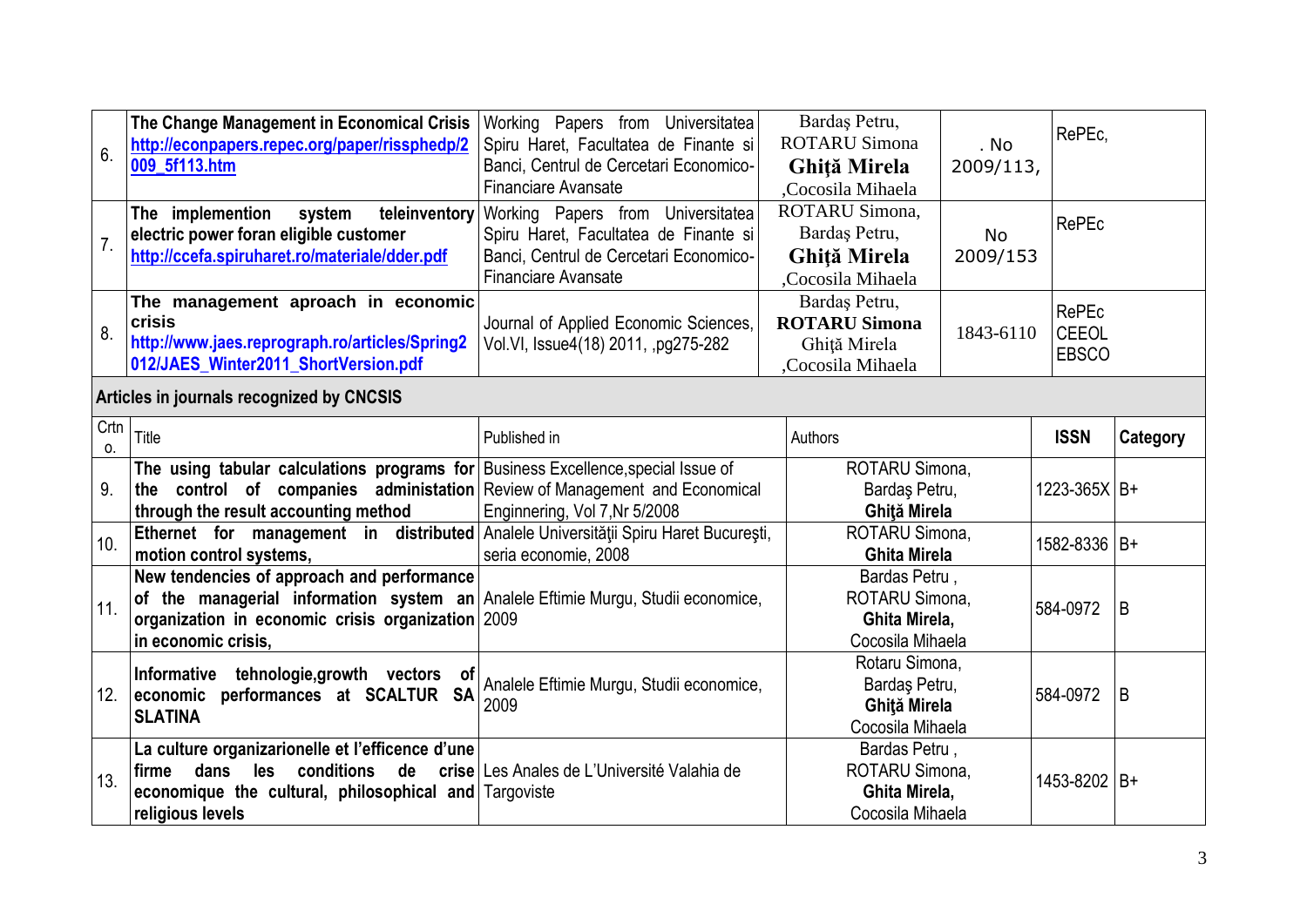| 14                                                                     | The<br>informational<br>technology<br>and<br>Annals of the University of Oradea-<br>management of conflict a new challenge the<br>Economic Science Journal<br>conditionnof the economic crisis |                                                                                                      | Bardas Petru,<br>ROTARU Simona,<br>Ghita Mirela,<br>Cocosila Mihaela                                           | 1582-5450 B+ |             |
|------------------------------------------------------------------------|------------------------------------------------------------------------------------------------------------------------------------------------------------------------------------------------|------------------------------------------------------------------------------------------------------|----------------------------------------------------------------------------------------------------------------|--------------|-------------|
| 15.                                                                    | Shape optimization of vehicle's methane gas<br>tank.<br>http://annals.fih.upt.ro/pdf-full/2012/ANNALS-<br>2012-3-43.pdf                                                                        | <b>ANNALS of Faculty of Engineering</b><br>Hunedoara", International Journal of<br>Engineering, 2012 | GHIȚĂ, M.C., MICU A.C., ȚĂLU,<br>M., TĂLU, Ș                                                                   | 1584-2673 B+ |             |
| 16.                                                                    | Shape optimization of a thoroidal methane gas<br>tank for automotive industry.<br>http://annals.fih.upt.ro/pdf-full/2012/ANNALS-<br>2012-3-49.pdf                                              | <b>ANNALS of Faculty of Engineering</b><br>Hunedoara", International Journal of<br>Engineering, 2012 | <b>GHIȚĂ, M.C., MICU A.C., ȚĂLU, <math>\begin{bmatrix} M., T\,\text{ALU}, \, \text{S} \end{bmatrix}</math></b> | 1584-2673 B+ |             |
| Reviste de specialitate nationale și internaționale recunoscute CNCSIS |                                                                                                                                                                                                |                                                                                                      |                                                                                                                |              |             |
| Crt<br>no                                                              | <b>Title</b>                                                                                                                                                                                   | Published in                                                                                         | <b>Authors</b>                                                                                                 |              | <b>ISSN</b> |
| 17.                                                                    | informational<br><b>The</b><br>tehnology<br>and<br>of<br>conflict<br>management<br>in<br>an<br>organization,                                                                                   | Scientific<br>Journals<br>International<br><b>Publications ECONOMI&amp;BUSINESS</b>                  | Bardas Petru,<br><b>ROTARU Simona</b><br>Ghita Mirela,<br>Cocosila Mihaela                                     |              | 1313-2555   |

c. Articles/studies published thus

| Crt <br>no | Title                                                                                        | <b>Published in</b> | Organizer                                         | <b>Authors</b>       | <b>Publisher /ISBN sau</b><br><b>ISSN</b> |  |
|------------|----------------------------------------------------------------------------------------------|---------------------|---------------------------------------------------|----------------------|-------------------------------------------|--|
|            | Volume ale unor manifestări științifice internaționale                                       |                     |                                                   |                      |                                           |  |
|            | The Bookkeeping of Results and of Proceeding of the Bussiness and Universitatea Spiru Haret, |                     |                                                   | Bardas Petru,        |                                           |  |
|            | <b>Productivity for the Information</b><br><b>Global</b>                                     | Technologies.       | New Facultatea de Management                      | <b>ROTARU Simona</b> | Editura Reprograph                        |  |
|            | Administration of Companies using Approaches,                                                |                     | The 2nd International Financiar Contabil Craiova, | Ghita Mirela,        | 978-973-671-6                             |  |
|            | Informatic Program                                                                           | Conference          | octombrie 2008                                    | Cocosila Mihaela     |                                           |  |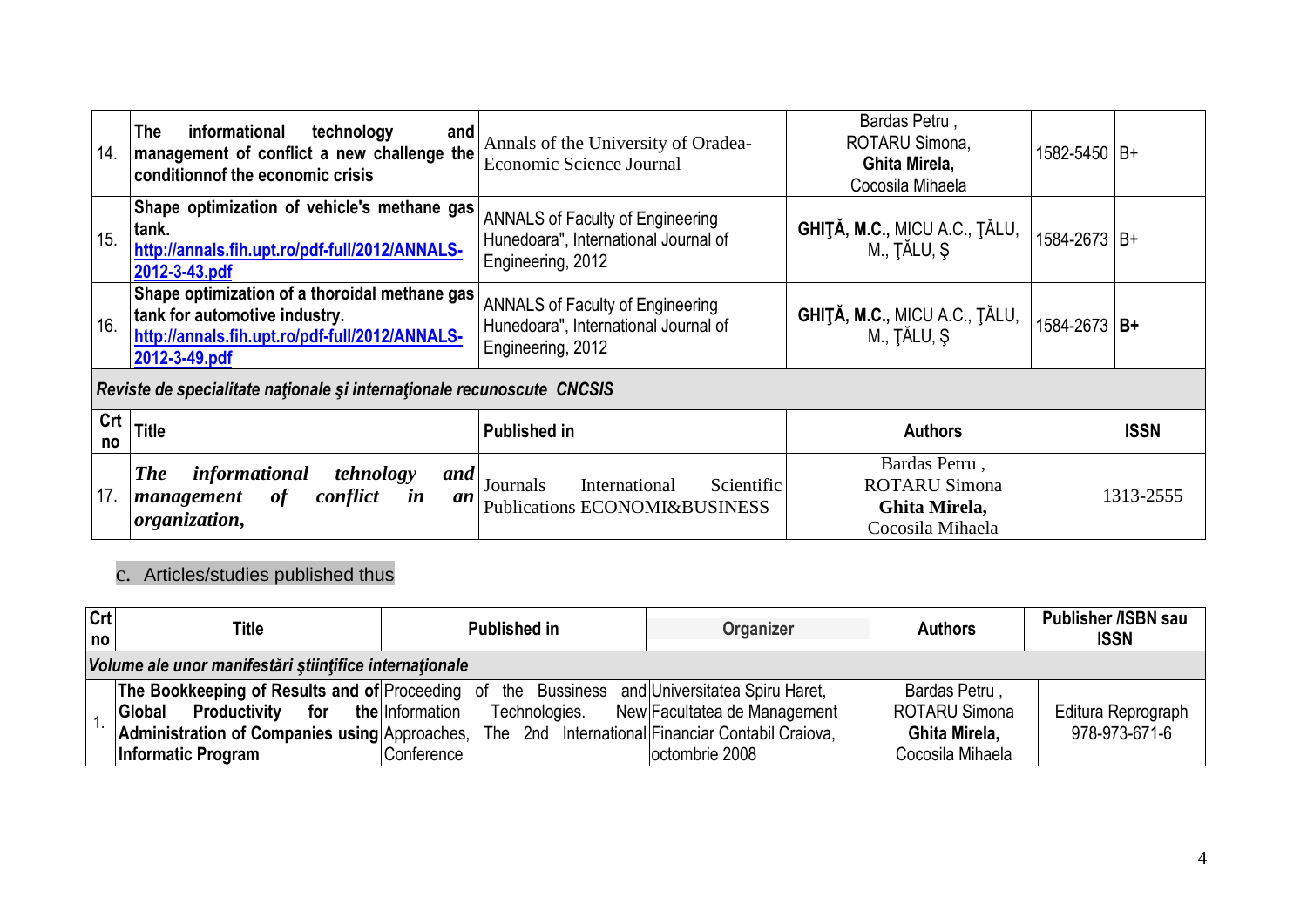| Crt<br>no | <b>Title</b>                                                                                                                                                     | <b>Published in</b>                                                                                                                                     | Organizer                                                                                                                                                                                                                      | <b>Authors</b>                                                                      | <b>Publisher /ISBN sau</b><br><b>ISSN</b>          |
|-----------|------------------------------------------------------------------------------------------------------------------------------------------------------------------|---------------------------------------------------------------------------------------------------------------------------------------------------------|--------------------------------------------------------------------------------------------------------------------------------------------------------------------------------------------------------------------------------|-------------------------------------------------------------------------------------|----------------------------------------------------|
| 2.        | <b>Business</b><br>Remodelling<br>The<br><b>Process Essential Requirement for</b><br><b>Implementing an ERP System</b>                                           | of the Bussiness<br>Proceeding<br>Information<br>Technologies.<br>Approaches,<br>Conference                                                             | and Universitatea Spiru Haret,<br>New Facultatea de Management<br>The 2nd International Financiar Contabil Craiova,<br>octombrie 2008                                                                                          | ROTARU Simona,<br>Bardas Petru,<br>Ghita Mirela,<br>Cocosila Mihaela                | Editura Reprograph<br>978-973-671-6                |
| 3.        | Organizational culture and the<br>managerial information system of Safety training<br>an organization in economic crisis symposium ISTEL<br>management of change | security of the workplace in the Proceedings of the first international organizat<br>and                                                                | SafetyTraining<br>International<br>and E-learning Symposium -<br>Romanian<br>de<br>e-learning Technological<br>Platform<br>onl<br>Safety,<br>industrial<br>Ministerul<br>Muncii si Ministerul Educatiei si<br>Cercetarii, 2009 | Bardas Petru,<br>ROTARU Simona,<br>Ghita Mirela,<br>Cocosila Mihaela                | ISBN978-606-921116-<br>$1 - 18$                    |
| 4.        | Informatic tools for an efficacious economic<br>management in manufacturing                                                                                      | Proceedings of the 16-th International<br>conference<br><b>IECS</b><br>2009, Industrial revolutions, fro<br>the<br>globazitionperspective               | Univ.,,Lucian Blaga, Facultatea<br>de Stiinte economice                                                                                                                                                                        | Bardas Petru,<br>ROTARU Simona,<br>Ghita Mirela,<br>Cocosila Mihaela                | 978-973-739-775-1                                  |
| 5.        | management<br>approach<br>The.<br>economic crisis                                                                                                                | Proceedings of the 16-th International<br>conference<br><b>IECS</b><br>in economic<br>2009, Industrial revolutions fro<br>the<br>globazitionperspective | Univ.,, Lucian Blaga, Facultatea<br>de Stiinte economice                                                                                                                                                                       | Bardas Petru,<br>Rotaru Simona,<br>Ghita Mirela,<br>Cocosila Mihaela                | 978-973-739-775-1                                  |
| 6.        | The estimation of working capital Proceedings of the<br>under uncertain conditions using Conference&Business Excellence<br>fuzzy multitude theory                | International                                                                                                                                           | <b>.Universitatea Transilvania</b><br><b>Brasov</b>                                                                                                                                                                            | <b>Bardas Petru</b><br>,Galiceanu Mihaela,<br>ROTARU Simona,<br><b>Ghita Mirela</b> | Editura, Infomarket<br>978-973 -1747-11-8<br>(vol) |
|           | Managing companies in therms of<br>economical crisis                                                                                                             | Proceedings of the 4th International<br>Conferencen on The world's economy<br>in the times of global crisis                                             | Spiru<br>Haret.<br>Universitatea<br>Facultatea de<br>Management<br>Financiar Contabil Craiova,<br>5-6november 2010                                                                                                             | Bardas Petru.<br><b>ROTARU Simona</b><br>Ghita Mirela,<br>Cocosila Mihaela          | Editura Universitaria<br>978-606-510-995-7         |
| 8.        | Informatics Tools of risks analysis<br>in crisis situations                                                                                                      | Proceedings of the 4th International<br>Conferencen on The world's economy<br>in the times of global crisis                                             | Haret,<br>Universitatea<br>Spiru<br><b>Facultatea</b><br>Management<br>de<br>Financiar Contabil Craiova,<br>5-6november 2010                                                                                                   | Bardas Petru,<br><b>ROTARU Simona</b><br>Ghita Mirela,<br>Cocosila Mihaela          | Editura Universitaria<br>978-606-510-995-7         |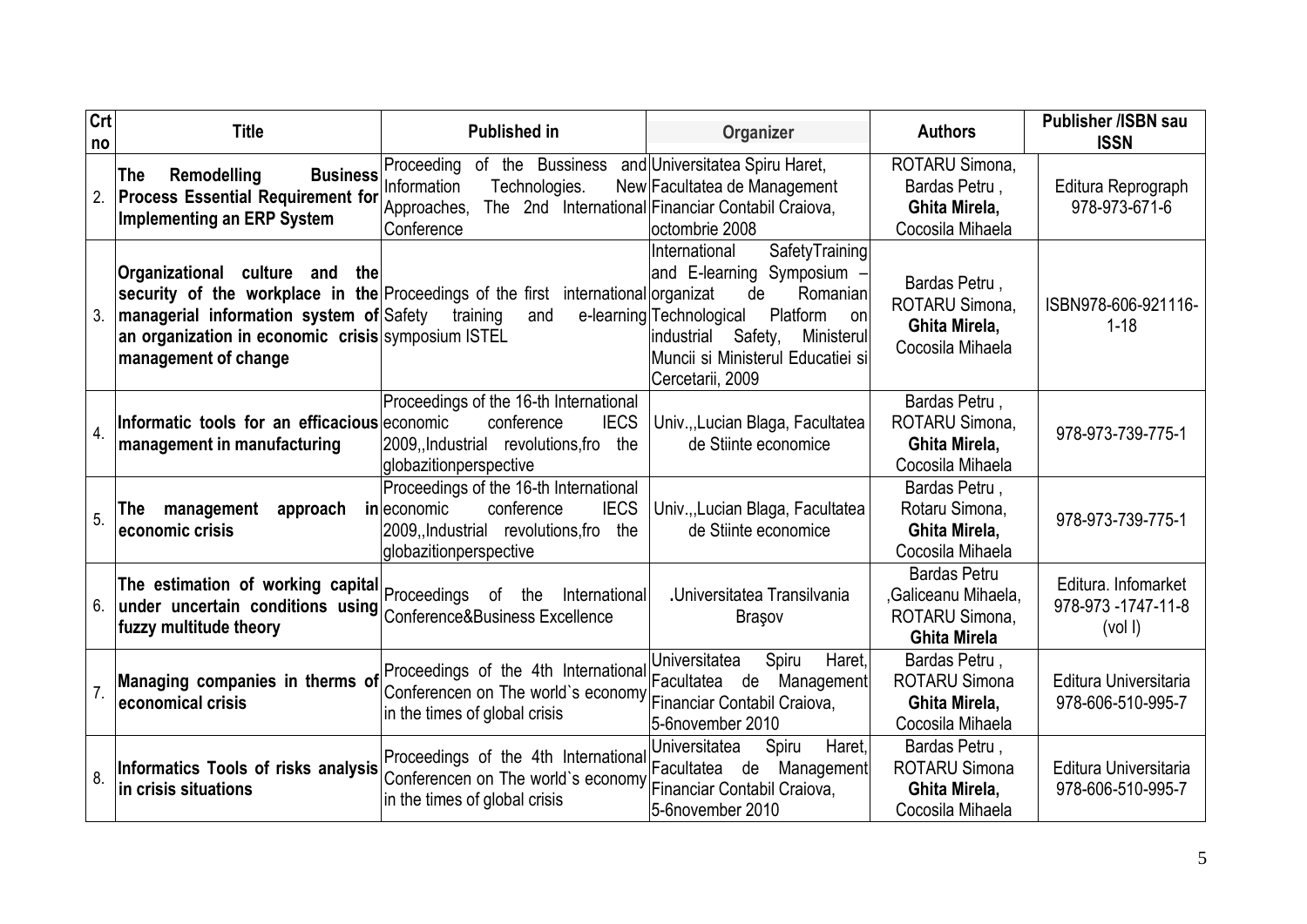| Crt<br>no | Title                                                                                                   | <b>Published in</b>                                                                                                                                                                                                                                                               | Organizer                                                       | <b>Authors</b>                                                       | <b>Publisher /ISBN sau</b><br><b>ISSN</b> |
|-----------|---------------------------------------------------------------------------------------------------------|-----------------------------------------------------------------------------------------------------------------------------------------------------------------------------------------------------------------------------------------------------------------------------------|-----------------------------------------------------------------|----------------------------------------------------------------------|-------------------------------------------|
| 9.        | for managing economical crisis                                                                          | The necessity of computerising Proceedings of the 5 <sup>rd</sup> International <i>Encultatea</i> de<br>production equipment maintenance Conference on New tendencies in Financiar Contabil Craiova,<br>knowledge based society                                                   | Haret,<br>Spiru<br>Universitatea<br>Management<br>november 2011 | Bardas Petru,<br><b>ROTARU Simona</b><br><b>Ghita Mirela</b>         |                                           |
|           | with CNG in Romania,                                                                                    | Possibilities of implementing the Proceedings of the 5 <sup>rd</sup> International Proceedings of the 5 <sup>rd</sup> International Proceedings in<br>10. supply of motor vehicles at home Conference on New tendencies in Financiar Contabil Craiova,<br>knowledge based society | Universitatea<br>Spiru<br>Haret,<br>Management<br>november 2011 | <b>Ghita Mirela ROTARU</b><br>Simona                                 |                                           |
|           | Volume ale unor manifestări științifice naționale                                                       |                                                                                                                                                                                                                                                                                   |                                                                 |                                                                      |                                           |
| 11        | Conflictul in cadrul organizatiei, in Tendințe ale dezvoltării economice<br>conditii de criza economica | într-o societate a cunoașterii                                                                                                                                                                                                                                                    | Facultatea de Contabilitate și<br>Finante, Rm. Vâlcea, 2009     | Bardas Petru,<br>ROTARU Simona,<br>Ghita Mirela,<br>Cocosila Mihaela | Editura Sitech<br>978-606-530-712-4       |
|           | Perfectionarea<br>12. organizationale prin implementarea for societate a cunoașterii<br>unui sistem ERP | comunicarii Tendințe ale dezvoltării economice                                                                                                                                                                                                                                    | Facultatea de Contabilitate și<br>Finante, Rm. Vâlcea, 2009     | Bardas Petru,<br>ROTARU Simona,<br>Ghita Mirela,<br>Cocosila Mihaela | Editura Sitech<br>978-606-530-712-4       |

# **d. Research – development – innovation projects on contract or grant**

| Nr.<br>crt. | Program / Project                                                                                                                                                                  |        | <b>Funding institution</b>                                  |
|-------------|------------------------------------------------------------------------------------------------------------------------------------------------------------------------------------|--------|-------------------------------------------------------------|
|             | Sistem informatic pentru evidența mijloacelor fixe și a obiectelor de inventar, contract<br>de cercetare numărul 3277/29.09.2005                                                   | membru | S.C. PETROMSERVICE S.A.<br>Craiova                          |
|             | Sistem informatic pentru gestiunea stocurilor de produse, semifabricate și produse<br>reziduale la S.C. Mobilus Internațional S.R.L., contract de cercetare nr.<br>4472/25.09.2007 | membru | <b>S.C.MOBILUS</b><br><b>INTERNATIONAL S.R.L</b><br>Craiova |